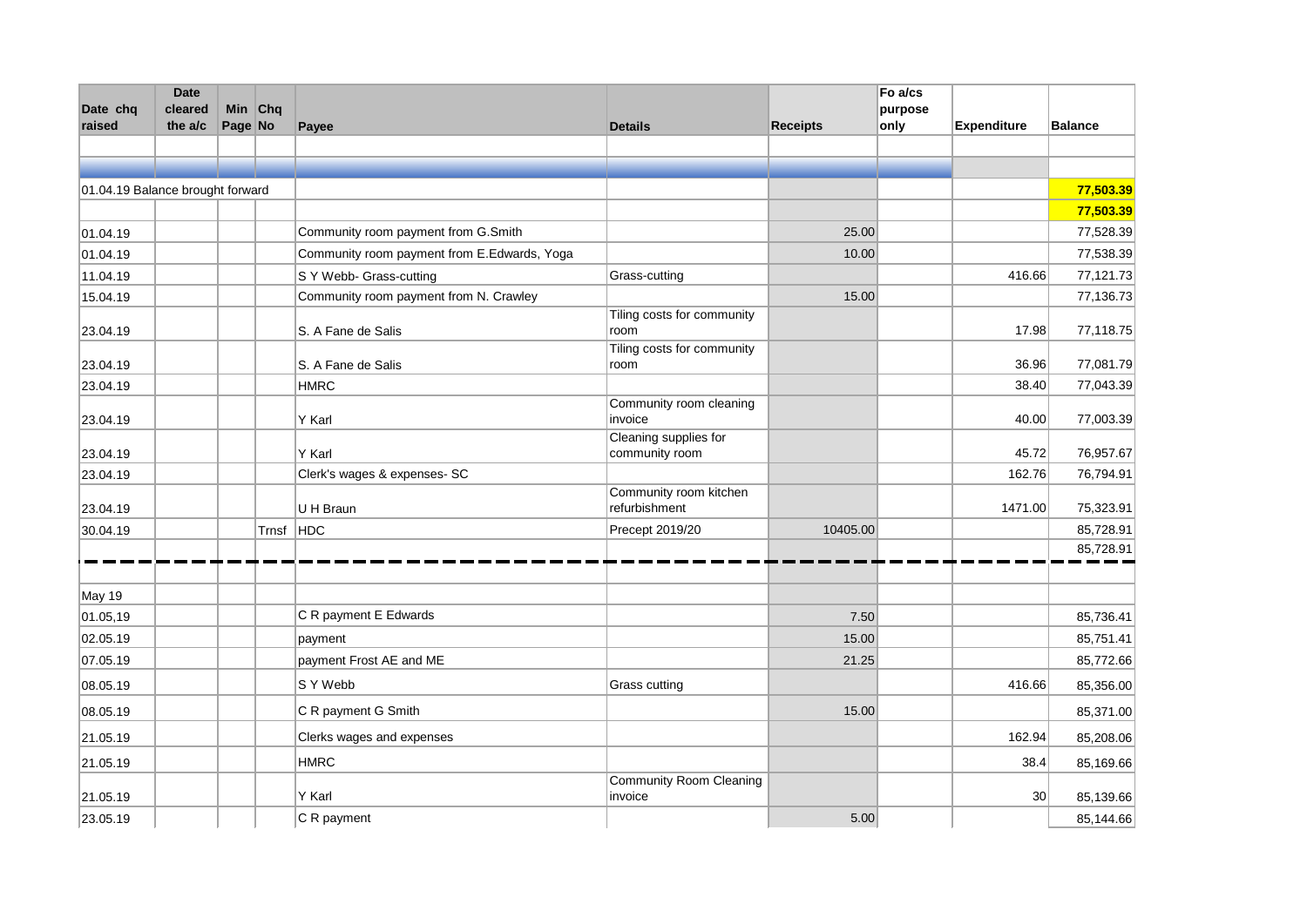| 30.05.19 | C R payment E Edwards                             |                                           | 10.00    |         | 85,154.66 |
|----------|---------------------------------------------------|-------------------------------------------|----------|---------|-----------|
| 31,05,19 | C R payment M L Titheridge                        |                                           | 37.50    |         | 85,192.16 |
|          |                                                   |                                           |          |         | 85,192.16 |
|          |                                                   |                                           |          |         |           |
| Jun 19   |                                                   |                                           |          |         |           |
| 03.06.19 | C R payment M L Titheridge                        |                                           | 15.00    |         | 85,207.16 |
| 03.06.19 | S Y Webb                                          | <b>Grass Cutting</b>                      |          | 416.66  | 84,790.50 |
| 11.06.19 | Huntingdonshire D C                               |                                           | 76.00    |         | 84,866.50 |
| 21.06.19 | Y Karl                                            | Community Room Cleaning invoice           |          | 40.00   | 84,826.50 |
| 21,06.19 | Mijan Ltd                                         | <b>Internal Audit</b>                     |          | 67.20   | 84,759.30 |
| 21.06.19 | Clerks wages and expemses                         |                                           |          | 186.01  | 84,573.29 |
| 24.06.19 | G Smith                                           | Map for planning                          |          | 22.32   | 84,550.97 |
| 24.06.19 | <b>HMRC</b>                                       |                                           |          | 28.80   | 84,522.17 |
|          |                                                   |                                           |          |         | 84,522.17 |
|          |                                                   |                                           |          |         |           |
|          | Q1 Bank reconciliation carried 1 Apr to 30 Jun 19 |                                           | 10657.25 | 3638.47 |           |
| Jul 19   |                                                   |                                           |          |         |           |
| 05.07.19 | C R Payment L Haynes Creative Team Events         |                                           | 15.00    |         | 84,537.17 |
| 08.07.19 | S Y Webb                                          | <b>Grass Cutting</b>                      |          | 416.66  | 84,120.51 |
| 16.07.19 | C R Payment                                       |                                           | 25.00    |         | 84,145.51 |
| 23.07.19 | C R Payment M L Titheridge                        |                                           | 22.50    |         | 84,168.01 |
| 26.07.19 | Y Karl                                            | <b>Community Room Cleaning</b><br>invoice |          |         | 84,123.01 |
|          |                                                   | C R Curtains                              |          | 45.00   |           |
| 26.07.19 | J E Hall                                          | <b>Grass Cutting</b>                      |          | 650.00  | 83,473.01 |
| 26.07.19 | Cambridgeshire C C                                |                                           | 498.13   |         | 83,971.14 |
| 29.07.19 | C R Payment E Edwards                             |                                           | 6.00     |         | 83,977.14 |
| 29.07.19 | C R Payment E Edwards                             |                                           | 34.00    |         | 84,011.14 |
| 30.07.19 | C.R. Payment N Crawley                            |                                           | 22.50    |         | 84,033.64 |
|          |                                                   |                                           |          |         | 84,033.64 |
|          |                                                   |                                           |          |         |           |
| Aug 19   |                                                   |                                           |          |         |           |
| 05.08.19 | Y Karl                                            | <b>Community Room Cleaning</b><br>Invoice |          | 20      | 84,013.64 |
| 05.08.19 | S Y Webb                                          | <b>Grass Cutting</b>                      |          | 416.66  | 83,596.98 |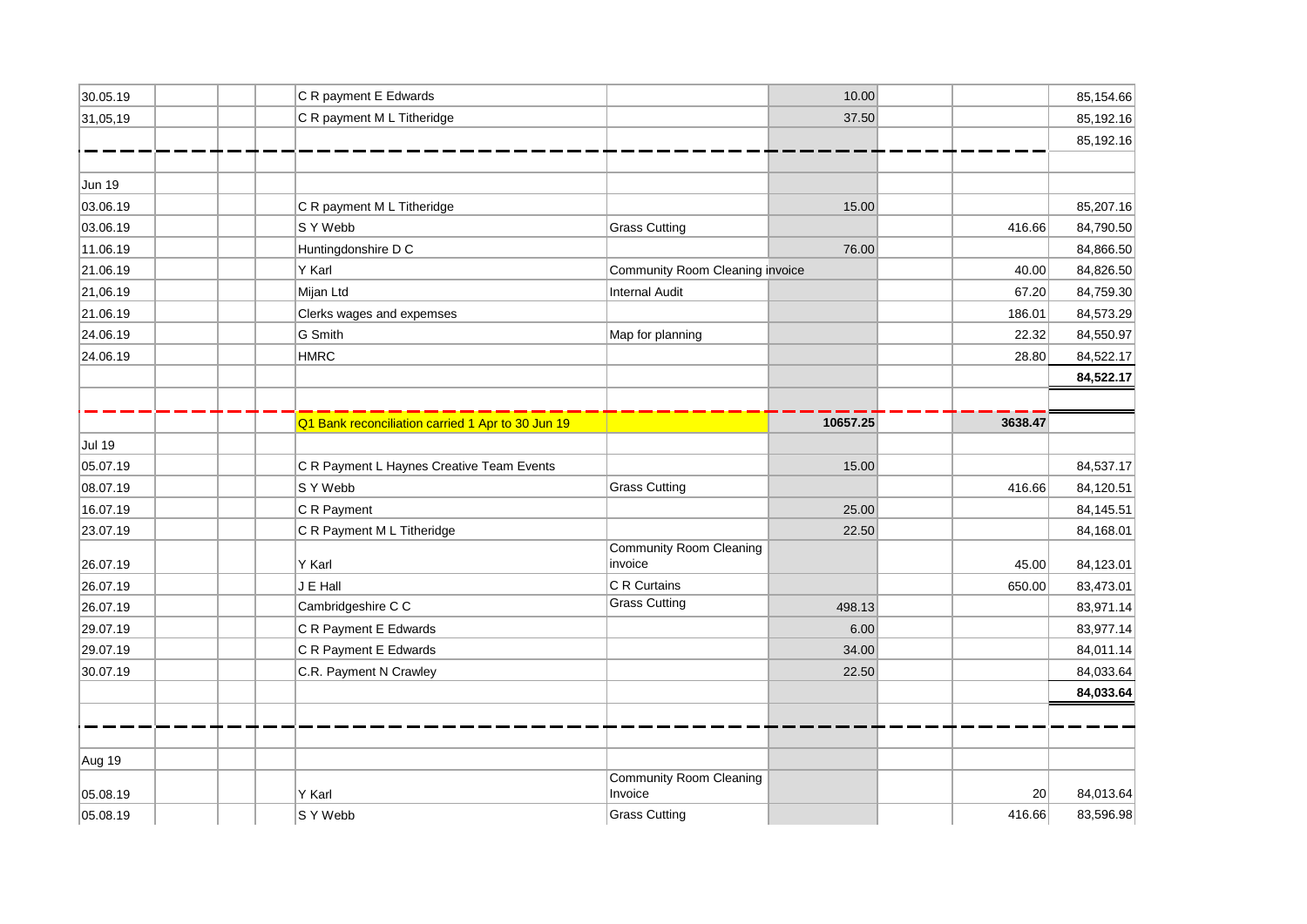|          | J E Hall                                 | C.R. Curtains                  |        |          |           |
|----------|------------------------------------------|--------------------------------|--------|----------|-----------|
| 07.08.19 |                                          |                                |        | 650.00   | 82,946.98 |
| 09.08.19 | C R Payment G Frankiewicz                |                                | 22.50  |          | 82,969.48 |
| 22.08.19 | C R Payment Escape                       |                                | 10.00  |          | 82,979.48 |
|          |                                          |                                |        |          | 82,979.48 |
|          |                                          |                                |        |          |           |
|          |                                          |                                |        |          |           |
| Sep 19   |                                          |                                |        |          |           |
| 02.09.19 | S Y Webb                                 | <b>Grass Cutting</b>           |        | 416.66   | 82,562.82 |
| 03.09.19 | C R Payment M Titheridge                 |                                | 17.50  |          | 82,580.32 |
| 11,09,19 | C R Payment McNeil L                     |                                | 27.50  |          | 82,607.82 |
| 16.09.19 | John Seymour Carpets                     | Carpets C R                    |        | 1,734.00 | 80,873.82 |
| 20.09.19 | Y Karl                                   | cleaning C R                   |        | 30.00    | 80,843.82 |
| 20.09.19 | Geoxphere                                | Mapping                        |        | 45.00    | 80,798.82 |
| 20.09.19 | Came and Co                              | Insurance                      |        | 434.29   | 80,364.53 |
| 27.09.19 | C R Payment Watson D                     |                                | 5.00   |          | 80,369.53 |
| 27.09.19 | C R Payment Escape                       |                                | 10.00  |          | 80,379.53 |
| 30.09.19 | <b>UK Timber Ltd</b>                     | <b>Gates for Charity Field</b> |        | 776.22   | 79,603.31 |
|          |                                          |                                |        |          | 79,603.31 |
|          |                                          |                                |        |          |           |
|          | Q2 Bank Recocniliation Jul, Aug & Sep 19 |                                | 715.63 | 5634.49  |           |
| Oct-19   |                                          |                                |        |          |           |
| 08.10.19 | C R Payment E E Bateson                  |                                | 10.00  |          | 79,613.31 |
| 16.10.19 | C R Payment Escape                       |                                | 12.50  |          | 79,625.81 |
|          | C R Payment C Luard                      |                                | 7.50   |          | 79,633.31 |
| 17.10.19 |                                          | Expenses                       |        | 11.73    | 79,621.58 |
| 21.10.19 | G Smith                                  |                                |        |          |           |
| 21.10.19 | S Fane de Salis                          | <b>Water Boiler</b>            |        | 59.99    | 79,561.59 |
| 21.10.19 | Office Furniture Online                  | <b>Tables</b>                  |        | 292.80   | 79,268.79 |
| 23.10.19 | C R Payment F King                       |                                | 12.50  |          | 79,281.29 |
| 25.10.19 | K Issaks                                 | Speed Signs                    |        | 279.50   | 79,001.79 |
| 28.10.19 | Y Carl                                   | Cleaning C R                   |        | 40.00    | 78,961.79 |
| 28.10.19 | C R Payment M Titheridge                 |                                | 17.50  |          | 78,979.29 |
|          |                                          |                                |        |          | 78,979.29 |
|          |                                          |                                |        |          | 78,979.29 |
| Nov-19   |                                          |                                |        |          | 78,979.29 |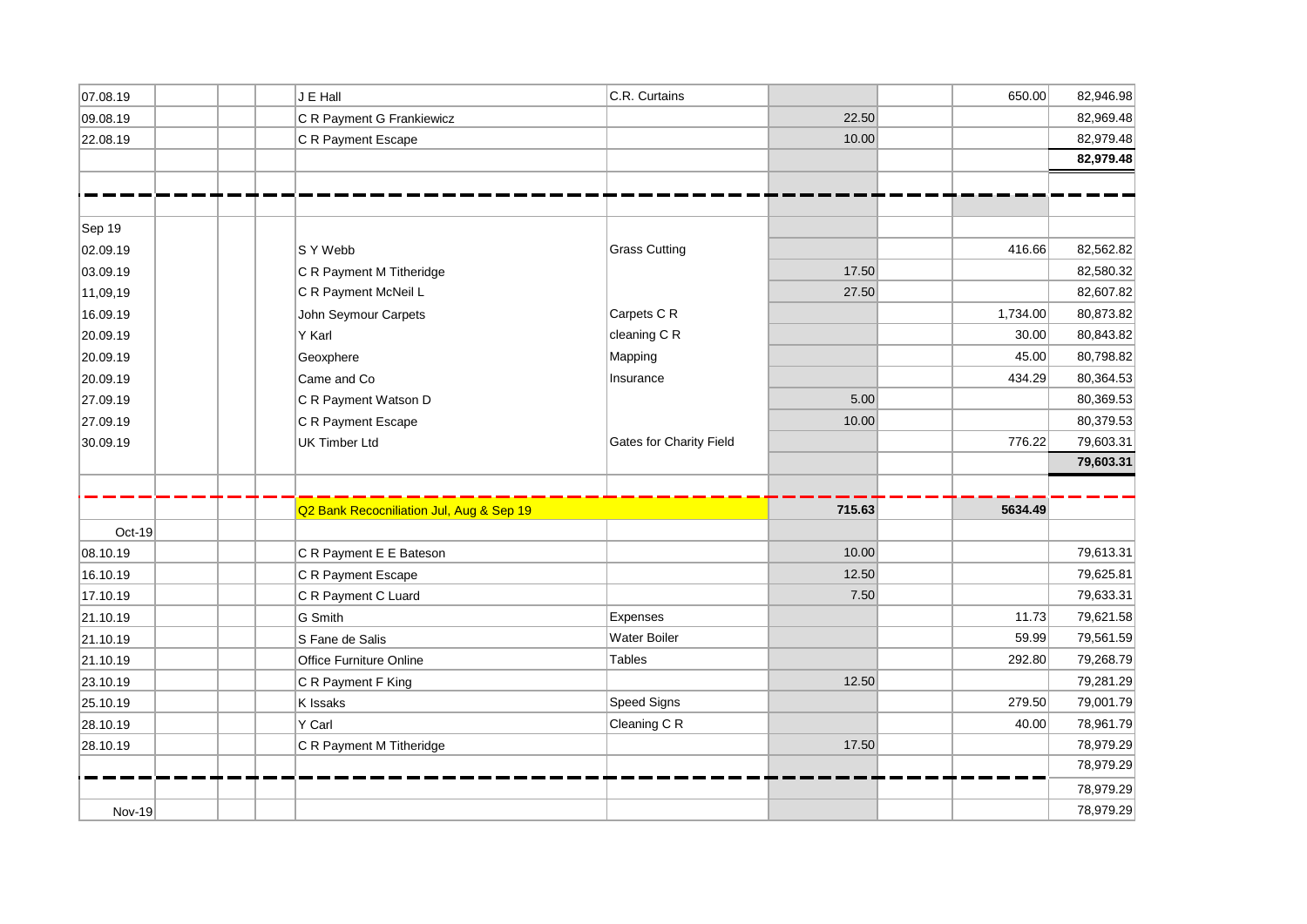| 07.11.19   | <b>JRB</b> Enterprise                             | Dog Poo Bag Dispensers |        | 260.70  | 78,718.59 |
|------------|---------------------------------------------------|------------------------|--------|---------|-----------|
| 22.11.19   | S Jackson-Rimmer                                  | Expenses               |        | 9.98    | 78,708.61 |
| 22.11.19   | <b>RBL Kimbolton</b>                              | Poppy Wreath           |        | 18.50   | 78,690.11 |
| 22.11.19   | Y Carl                                            | Cleaning CR            |        | 40.00   | 78,650.11 |
| 29.11.19   | Wicksteed                                         | Inspection Play Area   |        | 54.00   | 78,596.11 |
| 29.11.19   | CCC                                               | <b>Street Lamp</b>     |        | 63.96   | 78,532.15 |
|            |                                                   |                        |        |         | 78,532.15 |
| Dec 19     |                                                   |                        |        |         | 78,532.15 |
| 11.12.19   | Y Karl                                            | <b>CR Cleaning</b>     |        | 40.00   | 78,492.15 |
| 12.12.19   | 17Cambridge REM CR Payment Escape                 |                        | 25.00  |         | 78,517.15 |
|            |                                                   |                        |        |         | 78,517.15 |
|            | <b>Bank Recon carried for Oct, Nov and Dec 19</b> |                        | 85.00  | 1171.16 |           |
| Jan 20     |                                                   |                        |        |         | 78,517.15 |
| 06.01.2020 | C R Payment E Edwards                             |                        | $5.00$ |         | 78,522.15 |
| 06.01.2020 | C R Payment E Edwards                             |                        | 7.50   |         | 78,529.65 |
| 06.01.2020 | C R Payment E Edwards                             |                        | 10.00  |         | 78,539.65 |
| 06.01.2020 | C R Payment E Edwards                             |                        | 7.50   |         | 78,547.15 |
| 06.01.2020 | C R Payment G Smith                               |                        | 5.00   |         | 78,552.15 |
| 06.01.2020 | C R Payment S Fane de Salis                       |                        | 67.50  |         | 78,619.65 |
| 07.01.2020 | C R Payment HDC Polling                           |                        | 76.00  |         | 78,695.65 |
| 14.01.2020 | C R payment M Titheridge                          |                        | 67.50  |         | 78,763.15 |
| 20.01.2020 | S Fane de Salis                                   | Bulb and startersC R   |        | 9.68    | 78,753.47 |
| 20.01.2020 | Y Karl                                            | Cleaning C R           |        | 20.00   | 78,733.47 |
| 20.01.2020 | S Fane de Salis                                   | Kettle C R             |        | 29.99   | 78,703.48 |
| 27.01.2020 | C R payment M Titheridge                          |                        | 27.50  |         | 78,730.98 |
|            |                                                   |                        |        |         | 78,730.98 |
|            |                                                   |                        |        |         | 78,730.98 |
| Feb 20     |                                                   |                        |        |         | 78,730.98 |
| 03.02.2020 | <b>Total Gas and Power</b>                        | Street lamp            |        | 24.50   | 78,706.48 |
| 04.02.2020 | C R payment A Harbour                             |                        | 12.50  |         | 78,718.98 |
| 04.02.2020 | C R payments E Edwards                            |                        | 10.00  |         | 78,728.98 |
| 07.02.2020 | C R payment                                       |                        | 5.00   |         | 78,733.98 |
| 07.02.2020 | C R payment J Rutherford                          |                        | $5.00$ |         | 78,738.98 |
| 13.02.2020 | C R payment                                       |                        | 25.00  |         | 78,763.98 |